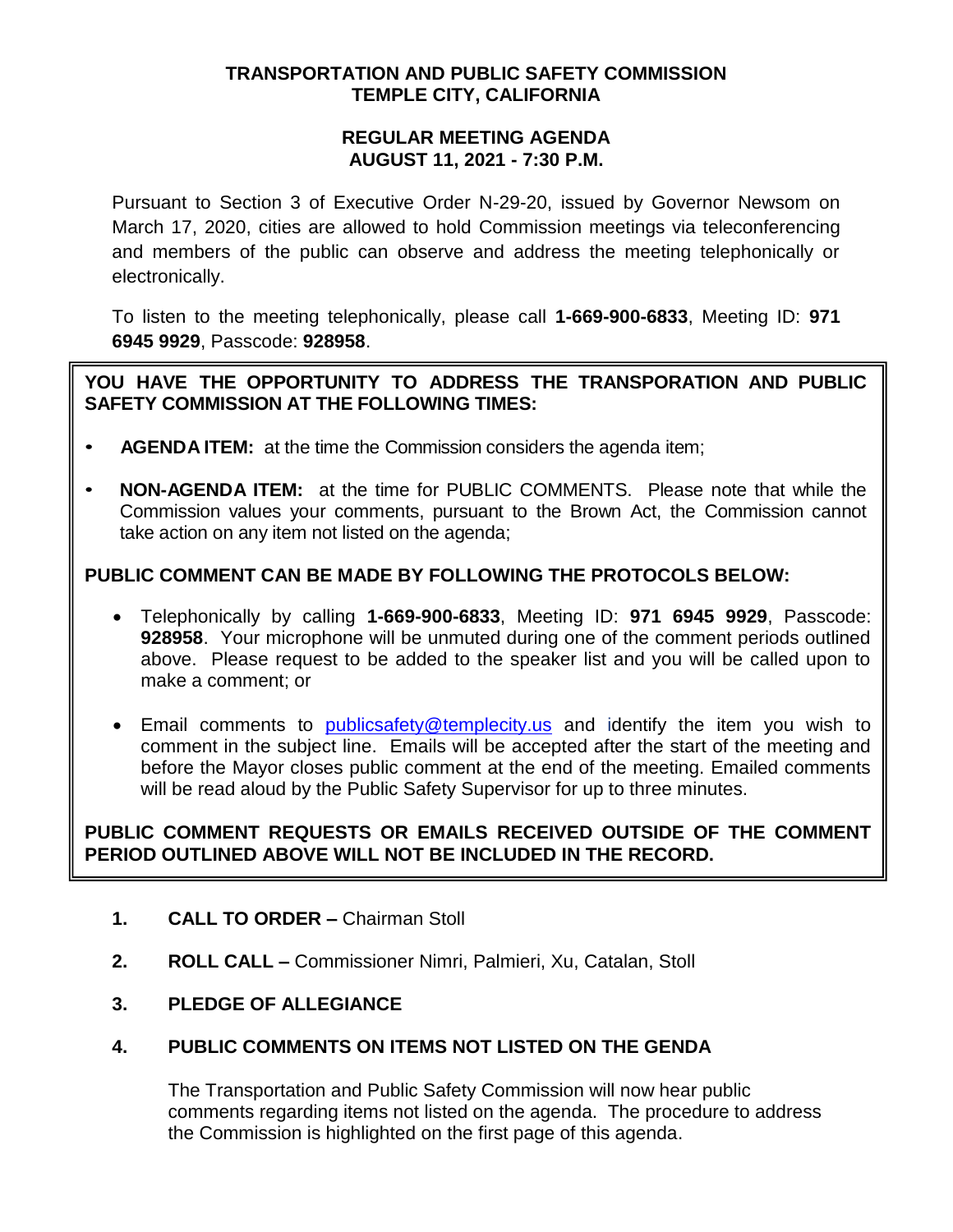Transportation and Public Safety Commission Agenda August 11, 2021 Page 2 of 4

### **5. CONSENT CALENDAR**

All consent calendar items may be approved in a single motion as recommended unless removed for further discussion. If members of the Commission or persons in the audience wish to discuss any matters listed on the Consent Calendar, please address them at this time.

Recommendation: approve item **A** per recommendation

A. APPROVAL OF MINUTES – [Regular meeting of March 11, 2020](https://www.ci.temple-city.ca.us/DocumentCenter/View/16606/TPSC-min-2020-03-11)

Recommendation: Approve

Recommendation: approve item **B** per recommendation

B. APPROVAL OF MINUTES – [Regular meeting of October 14, 2020](https://www.ci.temple-city.ca.us/DocumentCenter/View/16607/TPSC-min-2020-10-14)

Recommendation: Approve

Recommendation: approve item **C** per recommendation

C. APPROVAL OF MINUTES: - [Regular meeting of July 28, 2021](https://www.ci.temple-city.ca.us/DocumentCenter/View/16608/TPSC-min-2021-07-28)

Recommendation: Approve

#### **6. PARKING CITATION HEARINGS**

#### **A. HEARINGS IN PERSON**

#### **B. WRITTEN DECLARATION**

- 
- 
- **7. UNFINISHED BUSINESS –** None
- **8. NEW BUSINESS –** None
- **9. COMMUNICATIONS –** None

#### **10. ADDITIONAL PUBLIC COMMENTS ON ITEMS NOT LISTED ON THE AGENDA**

The Transportation and Public Safety Commission will now hear additional public comments regarding items **not listed** on the agenda. The procedure to address the Commission is highlighted on the first page of this agenda.

1. Gary Ferraris **Citation No. TC020007527** 

1. Oscar Ramirez [Citation No. TC010017844](https://www.ci.temple-city.ca.us/DocumentCenter/View/16610/6B1--TC010017844) 2. [Chuck Li Citation No. TC030014366](https://www.ci.temple-city.ca.us/DocumentCenter/View/16611/6B2--TC030014366)